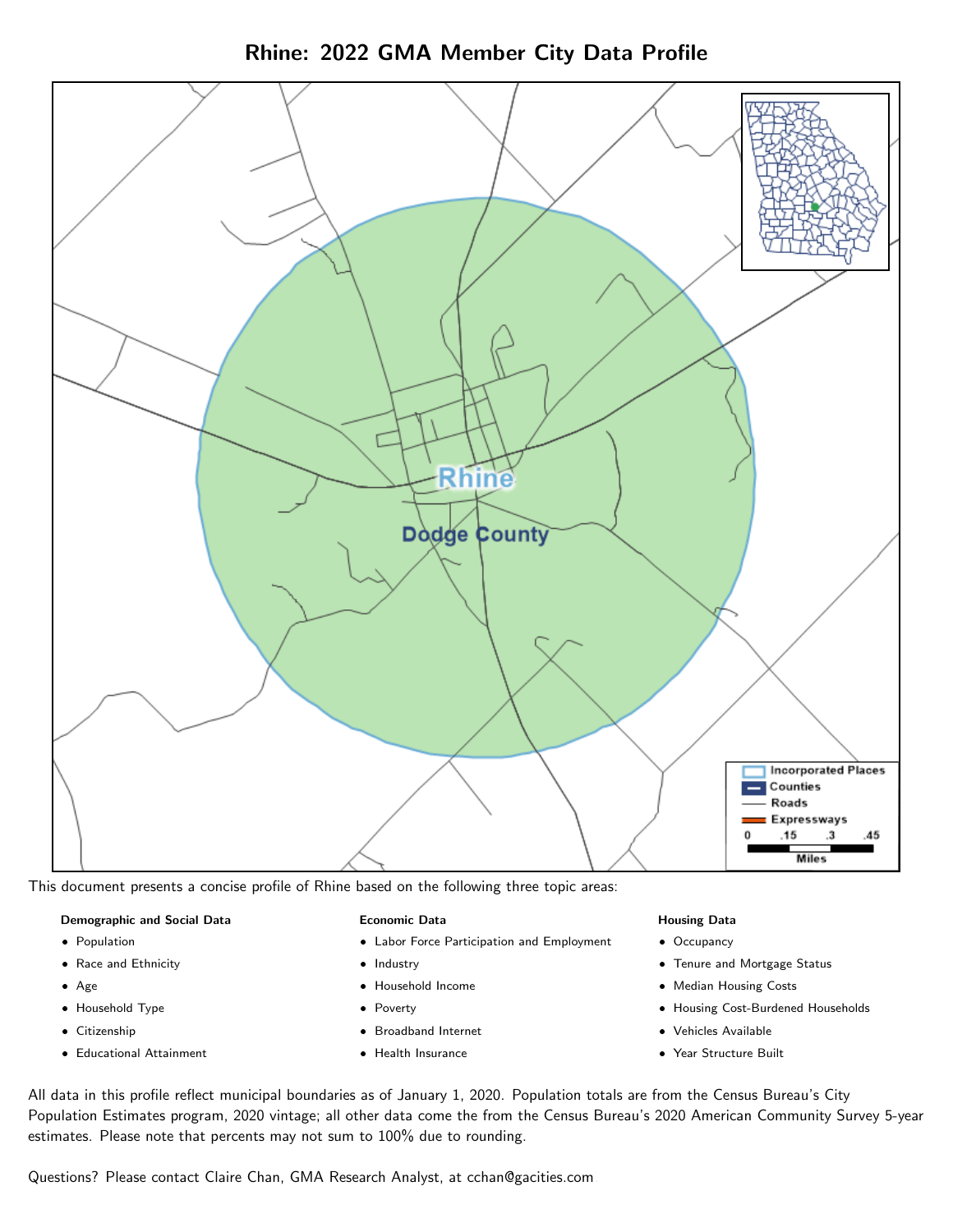# Rhine: Demographic and Social





**Citizenship** 

# Native Born 100%

Race and Ethnicity



Source: U.S. Census Bureau, City Population Estimates, 2020 vintage Source: American Community Survey, 2020 5-year estimates, table B03002

# Household Type



Source: American Community Survey, 2020 5-year estimates, table B01001 Source: American Community Survey, 2020 5-year estimates, table B11001

# Educational Attainment



Source: American Community Survey, 2020 5-year estimates, table B05002 Source: American Community Survey, 2020 5-year estimates, table B15002

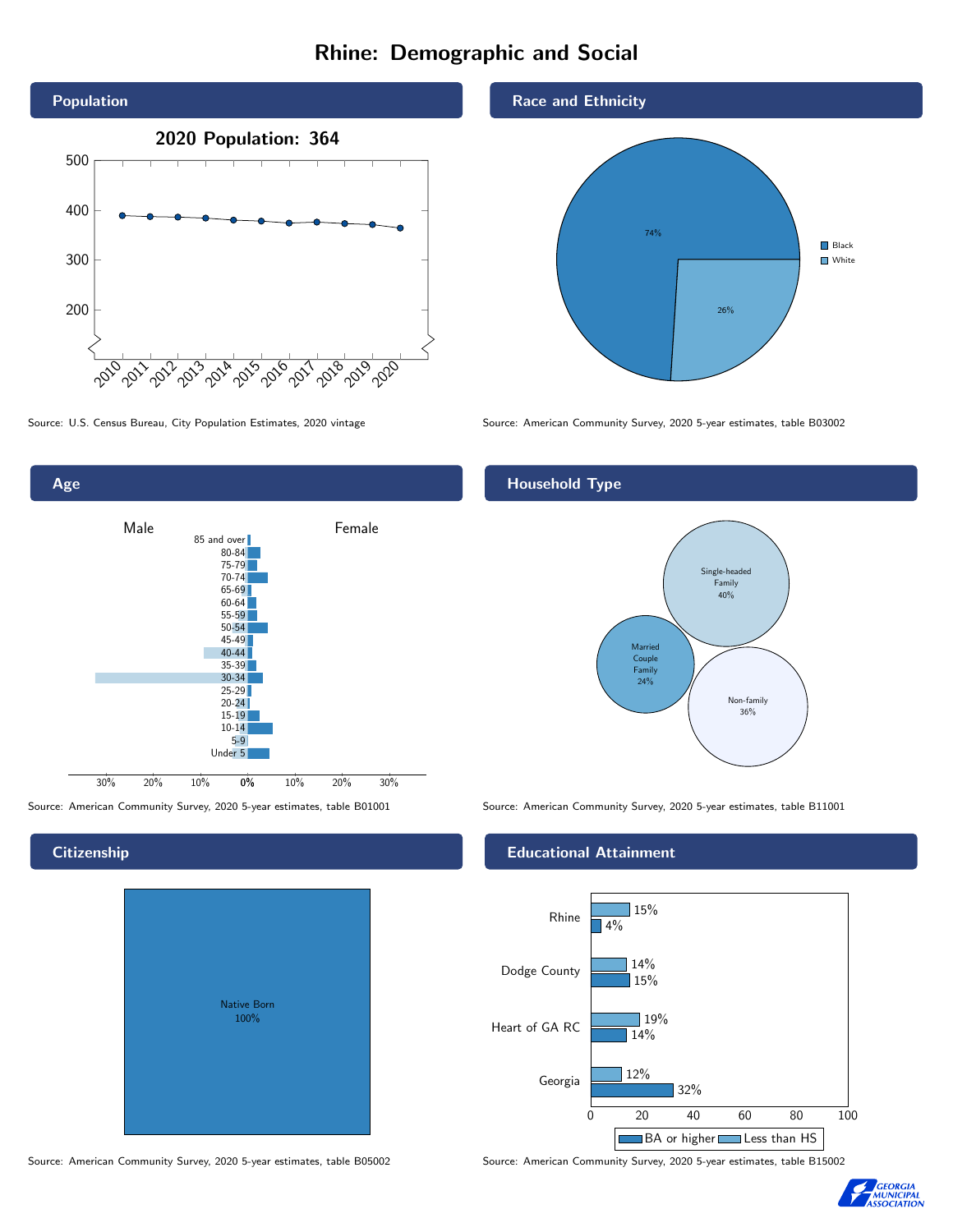# Rhine: Economic







Source: American Community Survey, 2020 5-year estimates, table B23001 Note: Unemployment rate is based upon the civilian labor force.



Industry

| Manufacturing                                               | 50%   |
|-------------------------------------------------------------|-------|
| <b>Wholesale Trade</b>                                      | 0%    |
| Retail Trade                                                | 9%    |
| Transportation and warehousing, and utilities               | 3%    |
| Information                                                 | $0\%$ |
| Finance and insurance, real estate, rental, leasing         | $0\%$ |
| Professional, scientific, mgt, administrative, waste mgt    | $0\%$ |
| Educational services, and health care and social assistance | 9%    |
| Arts, entertainment, recreation, accommodation, food        | 17%   |
| service                                                     |       |
| Other services, except public administration                | 2%    |
| Public administration                                       | 9%    |

Agriculture, forestry, fishing and hunting, and mining 0%

Source: American Community Survey, 2020 5-year estimates, table C24030



Source: American Community Survey, 2020 5-year estimates, tables B19013 and B19025 Source: American Community Survey, 2020 5-year estimates, table B17010



# Health Insurance



Source: American Community Survey, 2020 5-year estimates, table B28002 Source: American Community Survey, 2020 5-year estimates, table B18135